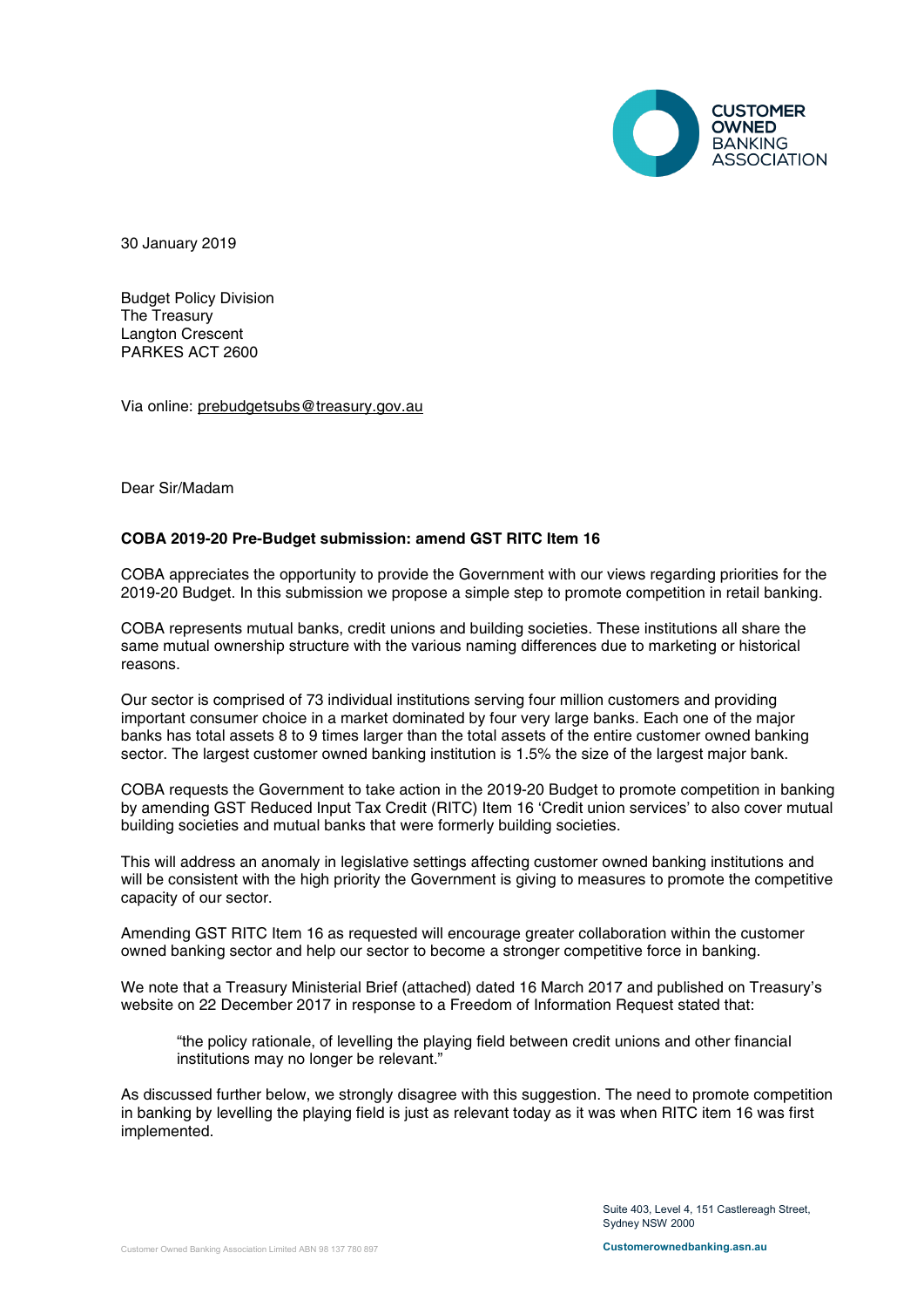Given the state of the banking market, policymakers should be taking all reasonable opportunities to promote the competitive capacity of existing smaller players in banking. Effective competition will drive innovation in product offerings, improvements in product quality and variety, greater efficiency and lower prices, for the benefit of business and consumers.

Please do not hesitate to contact me on 02 8035 8441 or Luke Lawler on 02 8035 8448 to discuss any aspect of this submission.

Yours sincerely,

 $\overline{\phantom{a}}$ 

**MICHAEL LAWRENCE Chief Executive Officer**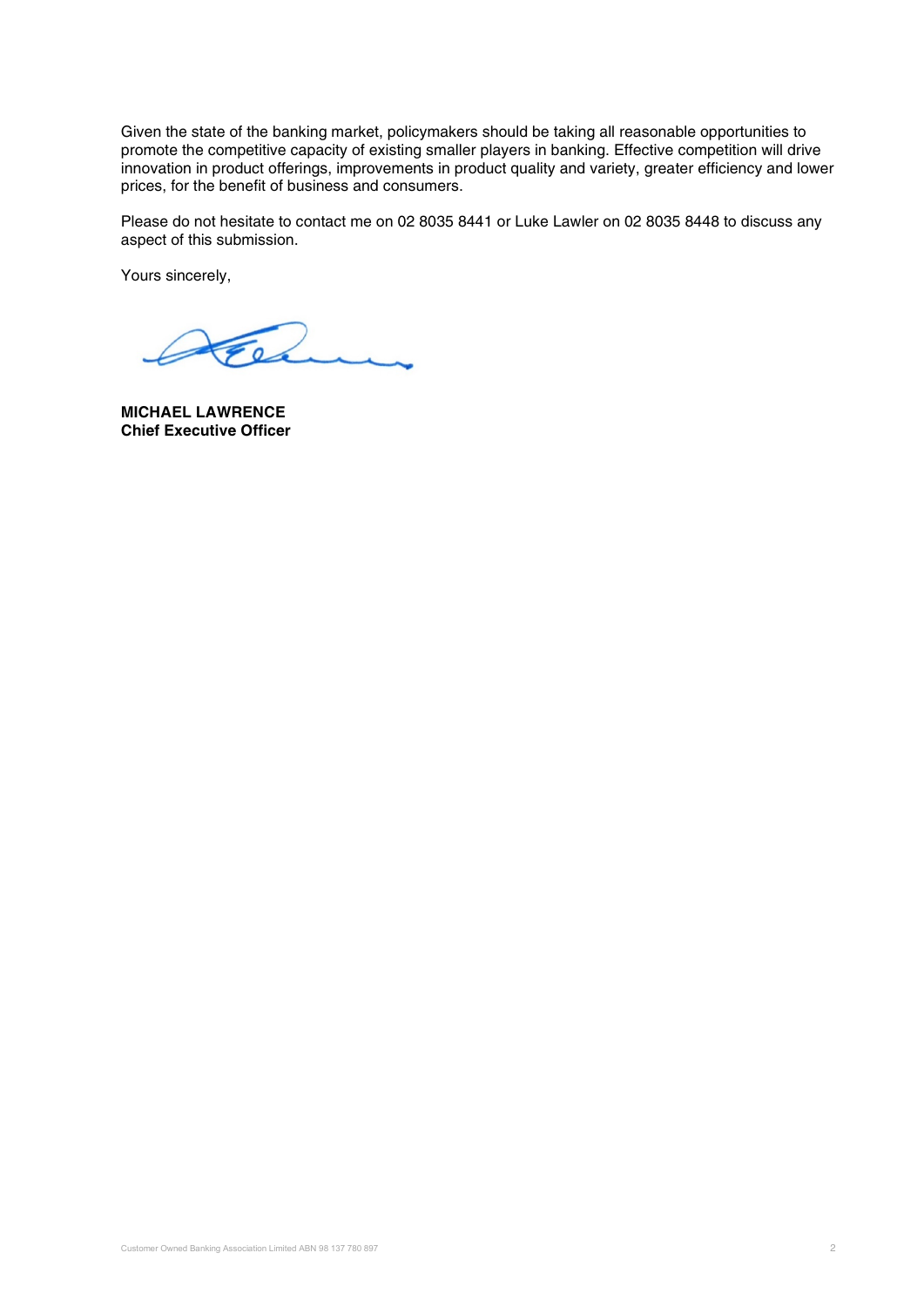# **Reduce the anti-competitive impact of GST input taxing for financial services**

**Recommendation:** The Government should amend RITC Item 16 so the item applies to all mutual ADIs, i.e. credit unions, mutual banks and building societies.

Under the GST, financial supplies such as the core products of COBA members, i.e. loans and deposits, are input taxed.

Input taxing is inherently anti-competitive because large banks have the capacity to lower their tax burden in ways that are unavailable to smaller banking institutions. This problem was well understood at the time of the introduction of the GST. (See 'Background' section below.)

At the time of introducing the GST, the Government responded to the self-supply bias of input taxing by allowing financial institutions to claim back some of the GST paid on certain inputs in the form of a 75% 'reduced input tax credit' (RITC).

The Explanatory Statement for the RITC regulations says the benefits of the RITC approach include "reduced bias to insource" and "lower compliance costs for smaller entities."

Recognising the benefits of collaboration between smaller banking institutions, the list of RITC items includes a supply to a credit union by an entity owned by two or more credit unions. This item was modified by regulation<sup>[1](#page-2-0)</sup> in 2012 to accommodate mutual banks that formerly were credit unions but have re-branded as mutual banks without changing their ownership structure.

However, the anomaly of excluding mutual building societies from the scope of the item has not been corrected.

The failure to accommodate mutual building societies and mutual banks that formerly were building societies has created an artificial and arbitrary barrier to greater collaboration and cooperation in the mutual banking sector.

Removing this barrier would be consistent with the high priority the Government is giving to measures to promote competition in banking and to promote the competitive capacity of the customer owned banking sector.

Legislation to provide a simpler and clearer definition of a mutual company in the *Corporations Act 2001* is expected to be introduced into Parliament soon. Until that legislation is passed, mutual ADIs can continue to be defined as ADIs operating under a mutual corporate structure in accordance with ASIC Regulatory Guide 147 *Mutuality – Financial institutions. [2](#page-2-1)*

#### **Is RITC item 16 "no longer relevant"?**

A Treasury Ministerial Brief dated 16 March 2017 and published on Treasury's website on 22 December 2017 in response to a Freedom of Information Request stated that:

"We do not support extending [the RITC scheme] as the policy rationale, of levelling the playing field between credit unions and other financial institutions may no longer be relevant."

"The scheme was originally intended to recognise that credit unions were, at the time, typically small entities that needed to outsource more services than other financial institutions, and thus should be entitled to an RITC in respect of those services.

-

<span id="page-2-0"></span><sup>1</sup> [http://www.austlii.edu.au/au/legis/cth/num\\_reg\\_es/antsastar20124n215o2012683.html](http://www.austlii.edu.au/au/legis/cth/num_reg_es/antsastar20124n215o2012683.html)

<span id="page-2-1"></span><sup>2</sup> <http://asic.gov.au/regulatory-resources/find-a-document/regulatory-guides/rg-147-mutuality-financial-institutions/>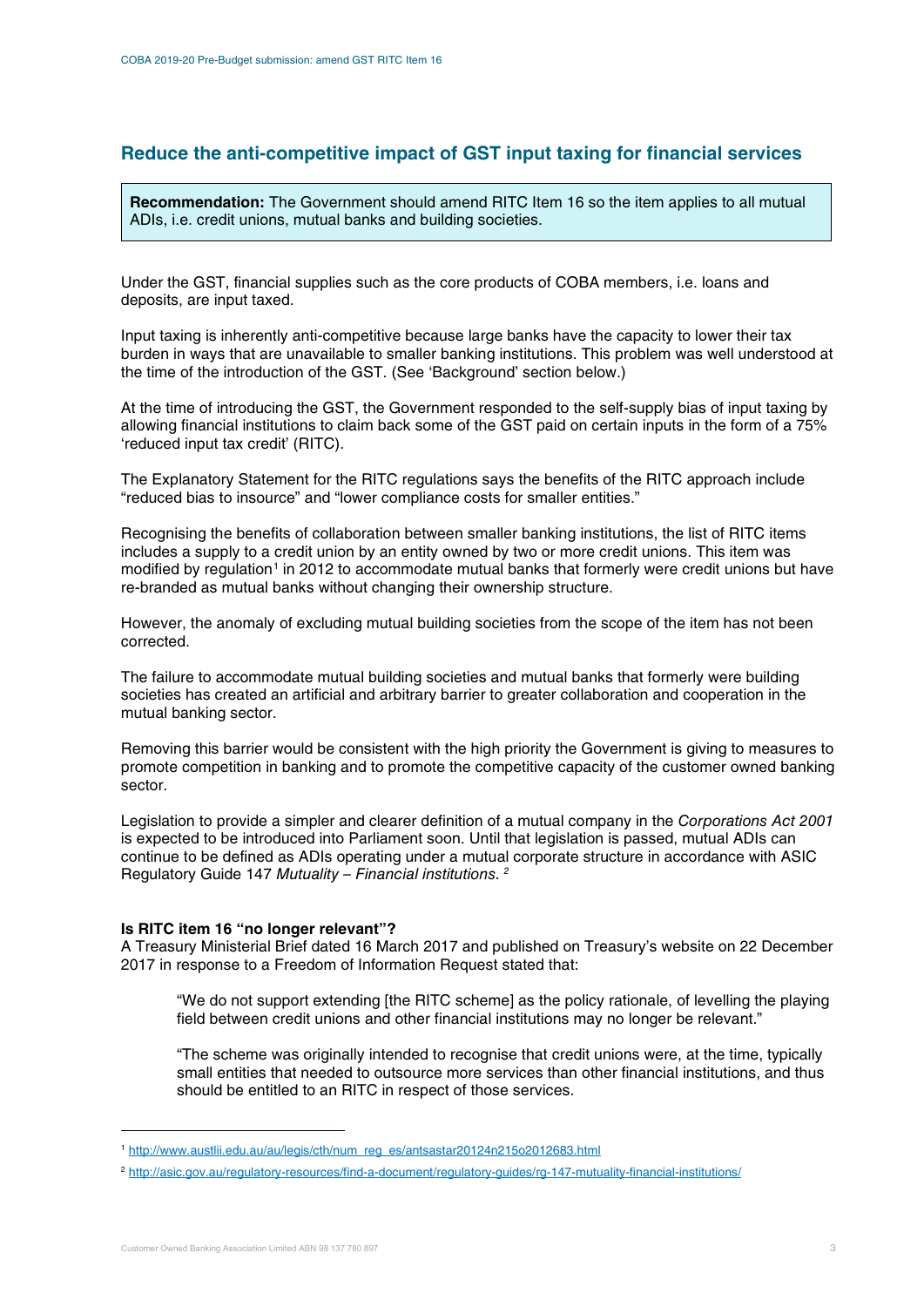"However, the policy rationale for maintaining the scheme become progressively weaker as the industry consolidates and these entities become larger and the need to outsource is reduced."

COBA strongly disagrees with these statements.

The need to level the playing field between small and large banking institutions is highly relevant.

Credit unions and other customer owned banking institutions such as mutual banks and building societies are tiny compared to major banks.

The need for smaller banking institutions to outsource various inputs is as strong as ever.

The need for smaller banking institutions to collaborate to increase their capacity to apply competitive pressure on major banks is as strong as ever.

Outsourcing continues to play a critical role in supporting the operating model of customer owned banking institutions. COBA institutions rely heavily on third-party service providers for their core banking system and information technology service requirements (such as the management of information assets and technical assurance).

The customer owned banking sector's reliance on outsourcing reflects the fact that our institutions do not have the scale and vast internal resources of major banks.

There has been a longstanding trend of consolidation in the customer-owned banking sector but despite this, as noted above, each one of the major banks has total assets 8 to 9 times larger than the total assets of the entire customer owned banking sector.

Outsourcing and collaboration are critical elements in assisting our sector to enhance its competitive potential.

For example, our sector's reliance on outsourcing was appropriately recognised by the Australian Prudential Regulation Authority (APRA) last year, in terms of the transition relief it provided on implementing APRA's new Prudential Standard CPS 234 Information Security (CPS 234), which mandates minimum information security requirements for APRA-regulated entities.

COBA's submission to APRA last year raised significant concerns with APRA's proposed transition deadline of 1 July 2019 for the third-party assurance requirements of CPS 234 – due to the significant reliance on outsourcing – and requested a transition time extension from APRA.

APRA's response to submissions and final CPS 234, released in November 2018, acknowledged the use of third parties, and that "it would be difficult, if not impossible, to comply without the need to break or renegotiate contracts with third parties; this was deemed impractical, time consuming and potentially costly". On this basis, APRA provided a transition time extension of up to 12 months (i.e. 1 July 2020).

#### **Competition in banking**

Australia's banking sector is an established oligopoly with a long tail of smaller providers, according to the Productivity Commission's (PC) June 2018 report *Competition in the Australian Financial System* (see Figure 1 below from the PC report).

The PC found that the relative size of major banks is such that only if all other banks in Australia were to merge, would they be able to rival either of the biggest two.

"The four major banks as a group hold substantial market power, as a result of their size, strong brands and broad geographical reach. This is substantially supported by regulatory settings, which contribute to the major banks' structural advantages. As a result, the major banks have the ability to pass on cost increases and set prices that maintain high levels of profitability with minimal loss of market share."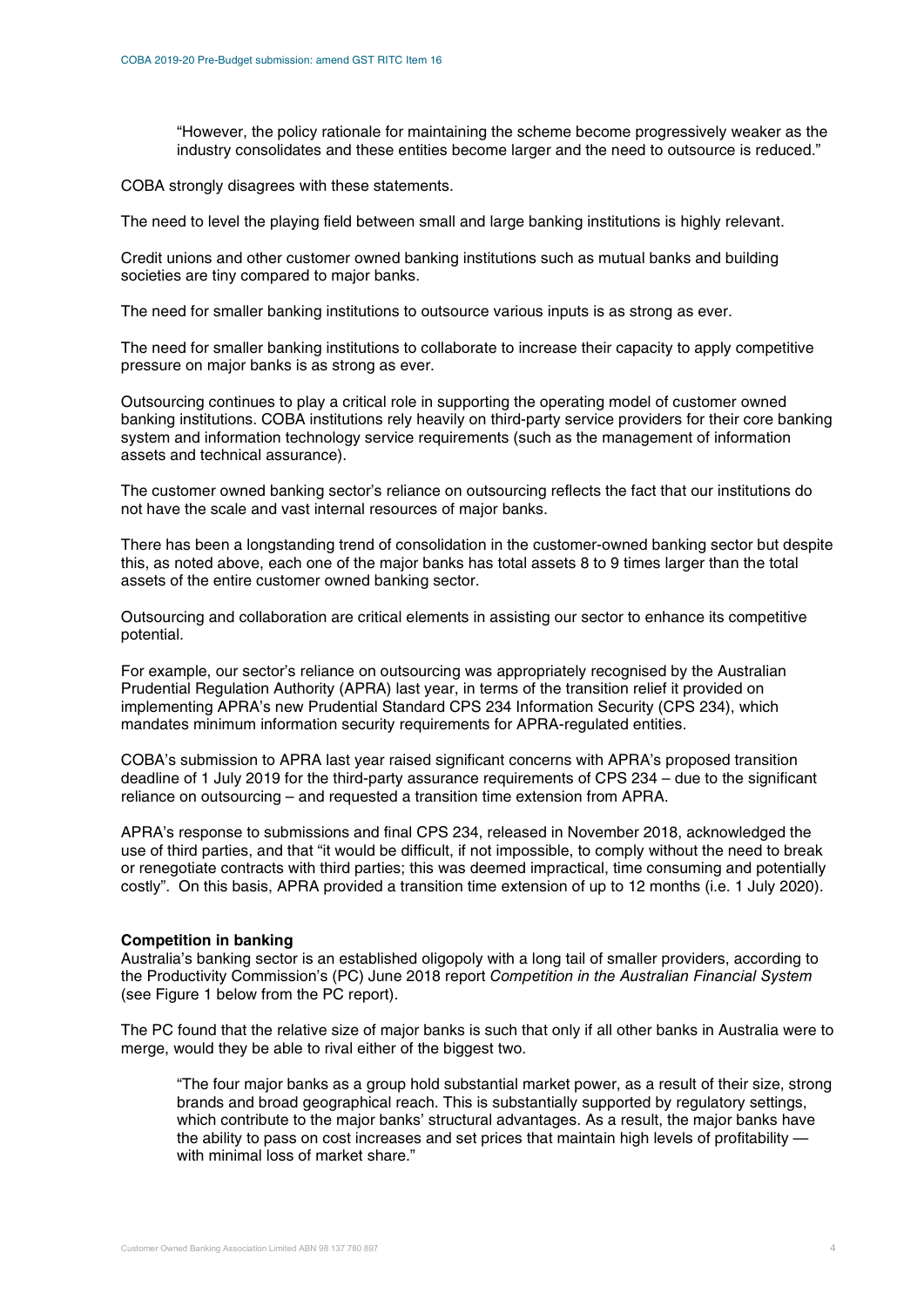The PC found that the major banks' market power is a defining feature of the financial system.

"There is evidence that [the major banks] have sustained prices above competitive levels, offered inferior quality products to some groups of customers (particularly those customers unlikely to change providers), subsumed much of the broker industry and taken action that would inhibit the expansion of smaller competitors in some markets. All are indicators of the use of market power to the detriment of consumers."

The PC found that what allows market power to be sustained in Australia's financial system is a combination of features evident in the way providers, consumers and regulators operate:

- market power as a result of established presence
- market power as a result of regulatory arrangement
- market power as a result of funding advantage and operational efficiency
- market power reinforced by integration, and
- market power reinforced by consumer inertia.

The PC also found that:

- neither foreign entrants nor fintechs appear to pose a substantial threat to major banks' dominant positions, i.e. more entrants alone are not a panacea to drive sustained competition across Australia's financial system, and
- a substantial gap also remains between the average operating costs of Australia's major banks and its smaller institutions.

The Australian Competition and Consumer Commission (ACCC) also sees the banking market as oligopoly where the major banks use their power to stifle competition.

According to the ACCC's November 2018 *Residential Mortgage Pricing Inquiry Final Report,* the major banks have an "accommodative and synchronised" approach to pricing:

"Building on the signs of a lack of vigorous price competition set out in the Interim Report, we observe that opaque discretionary pricing by the Inquiry Banks stifled price competition during the price monitoring period.

"We consider that the big four banks profit from the suppression of borrower incentives to shop around and lack strong incentives to make prices more transparent."

The September 2018 Interim Report of the Royal Commission into Misconduct in the Banking, Superannuation and Financial Services Industry found that competition within the banking industry is weak and barriers to entering the industry are high.

"To participate in the economy, to participate in everyday life, Australians need a bank account. But they are reluctant to change banks. Each of the four largest banks is a powerful player in the market.

"Important deterrents to misconduct are, therefore, missing from the banking industry. Competitive pressures are slight."

As noted above, given the state of the banking market, policymakers should be taking all reasonable opportunities to promote the competitive capacity of existing smaller players in banking. Effective competition will drive innovation in product offerings, improvements in product quality and variety, greater efficiency and lower prices, for the benefit of business and consumers.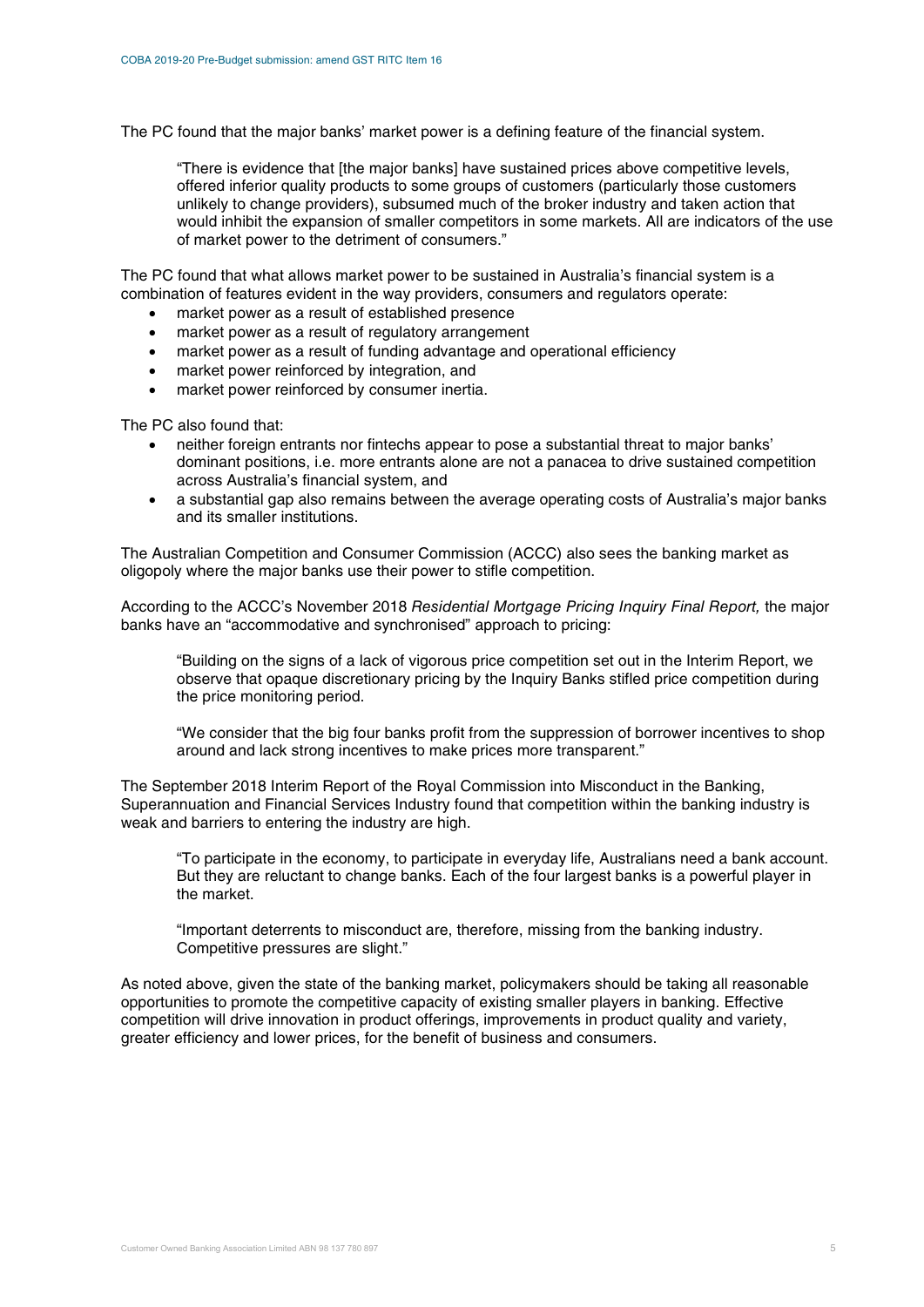#### Figure 1 Banking and insurance are dominated by large players and long tails of other providers<sup>a,b</sup>



#### **Need to collaborate**

Collaboration to access economies of scale is a long-standing feature of the customer owned banking sector.

The three biggest opportunities to improve performance identified by respondents to KPMG's 2018 survey<sup>[3](#page-5-0)</sup> of COBA member institutions were:

- 1. Improving efficiency (27.7 percent)
- 2. More collaboration with alliance partners (23.4 percent)
- 3. More collaboration with peers (17.0 percent)

The prudential regulator APRA is a strong supporter of collaboration within our sector. APRA chairman Wayne Byres views tackling costs as critical to our sector becoming a stronger competitive force in banking:

"If the mutual sector could just halve the cost gap with the major banks, for example, it would potentially be able to generate a very similar return on assets, changing the competitive dynamics quite considerably. To be clear, that does not automatically mean more consolidation is the answer, but at the least I would encourage you to work collaboratively and cooperatively on ways to generate the scale efficiencies likely to be needed to really change the competitive landscape."[4](#page-5-1)

#### **Impact of sector consolidation**

-

As noted above, relevant developments in the customer-owned banking sector include continuing consolidation. This consolidation includes mergers between credit unions and building societies, and credit unions and former building societies that have rebranded as mutual banks.

The underlying mutual corporate structure of credit unions and mutual building societies does not change in mergers between these entities or in rebranding as mutual banks. The ownership structure of a mutual banking institution – bank, building society or credit union – is the same and is set out in ASIC

<span id="page-5-0"></span><sup>3</sup> <https://home.kpmg/content/dam/kpmg/au/pdf/2018/mutuals-industry-review-2018.pdf>

<span id="page-5-1"></span><sup>4</sup> <https://www.apra.gov.au/media-centre/speeches/individual-challenges-and-mutual-opportunities>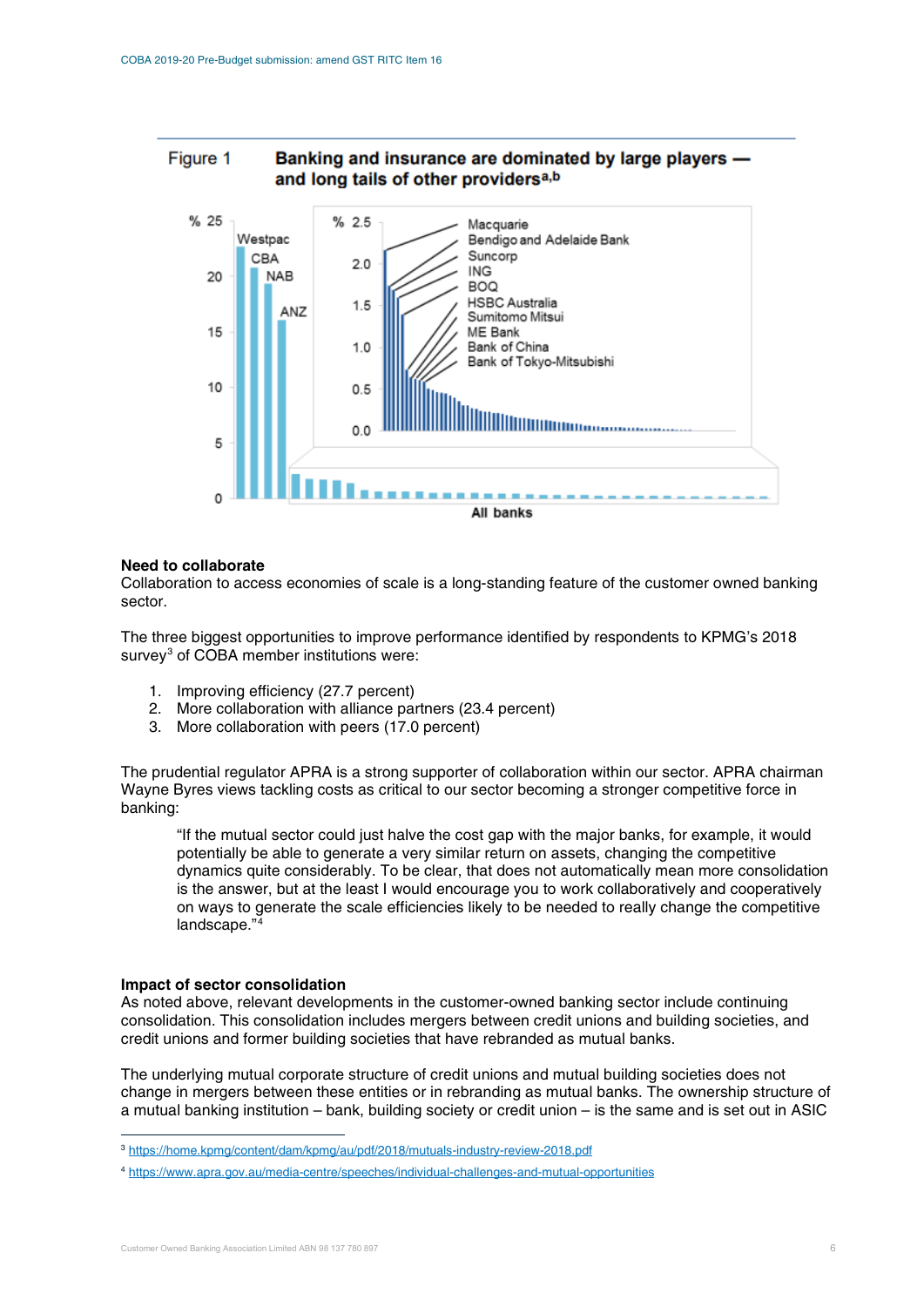Regulatory Guide 147 *Mutuality: Financial institutions.* APRA's quarterly statistics publication on ADIs includes all these entities in the category 'mutual ADIs'.

At the time RITC item 16 was introduced, representation of the customer-owned banking sector was split between bodies who spoke for credit unions and bodies who spoke for building societies. Now, the sector is represented by one body, COBA, and the composition of the sector has been transformed by the emergence of mutual banks.

Our sector has several aggregator bodies owned by our members that provide a wide range of critical business inputs. These bodies are unable to be jointly-owned by both credit unions and building societies (or mutual banks that formerly were building societies) due to the anomaly in the RITC regulations. For example, aggregator bodies that supply data-processing services to credit unions and former credit unions now trading as mutual banks would lose eligibility under RITC Item 16 if just one of their owners merged with a building society or with a mutual bank that was formerly a building society.

This anomaly is a significant barrier to future collaboration. For example, four of the ten largest institutions in our sector are building societies or mutual banks that are former building societies. Collectively, these ten institutions cover more than 65 per cent of sector assets and if they were able to work together more effectively they would be able to significantly improve their economies of scale.

COBA is owned by its members, including building societies and building societies that have rebranded as mutual banks. This means services provided by COBA do not qualify under RITC item 16. COBA's services include many that are typically self-supplied by major banks, including government and regulator relations, media services, research and market intelligence and support to fight fraud and financial crime.

COBA also provides performance benchmarking services, allowing participating member institutions to see how they are tracking against industry peers on a range of KPIs. This initiative demonstrates the ongoing appetite for collaboration in the sector.

Expanding RITC Item 16 to accommodate building societies and former building societies now trading as mutual banks would not only protect existing aggregator bodies, it would provide critical momentum to participation by customer-owned banking institutions in new aggregation initiatives.

Restricting the scope of RITC Item 16 to credit unions and former credit unions now trading as banks means the item is less and less effective in reducing the anti-competitive effect of GST input taxing.

A modest expansion in the scope of RITC Item 16 to cover the eight customer-owned ADIs<sup>[5](#page-6-0)</sup> that are building societies or former building societies would update and revitalise this important pro-competitive measure.

Increased RITCs for customer owned banking institutions will have an impact on GST revenue but this impact is likely to be minor. For example, COBA's membership and service fees are in the order of \$5.5 million including GST and if COBA's services were eligible under an amended RITC Item 16, the RITC amount would be in the order of \$375,000. This is negligible compared to the total estimated 'cost' of \$850 million in 2017-18 for all RITC items relating to financial supplies, reported in Treasury's Tax Expenditures Statement 2017. [6](#page-6-1)

-

<span id="page-6-0"></span><sup>5</sup> Heritage Bank, IMB Bank, Greater Bank, Hume Bank, Bank of us, Newcastle Permanent Building Society, Maitland Mutual Building Society & Australian Unity Bank.

<span id="page-6-1"></span><sup>6</sup> <https://static.treasury.gov.au/uploads/sites/1/2018/01/2017-TES.pdf>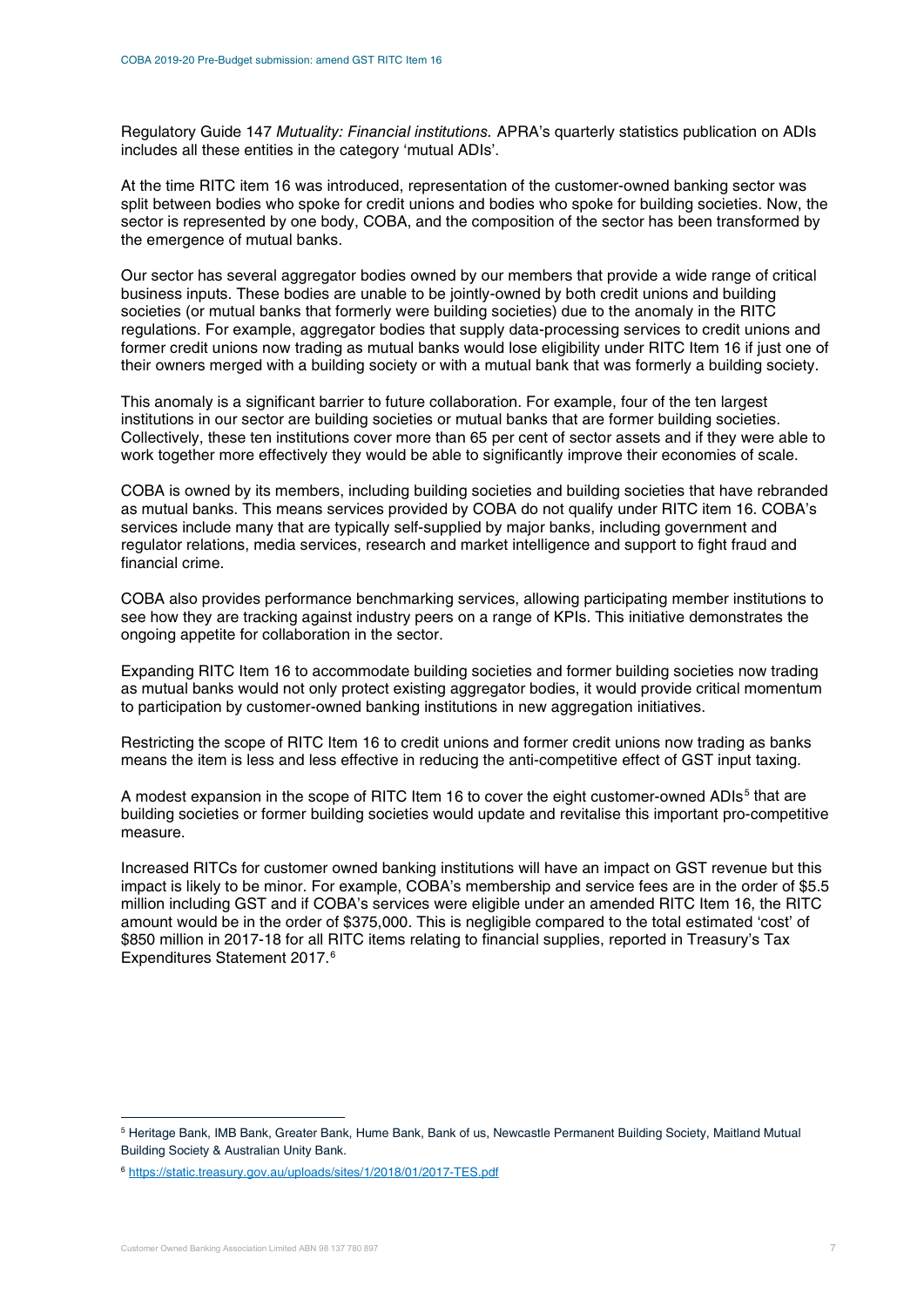# **Background**

|                                                  | Out-sourced<br>(no RITC) | In house | Out-sourced<br>(RITC<br>available) |
|--------------------------------------------------|--------------------------|----------|------------------------------------|
| Material inputs (excluding GST)                  | \$500                    | \$500    | \$500                              |
| Net GST (after any input tax credit entitlement) | na                       | \$50     | na                                 |
| Value added (wages and profit)                   | \$1,500                  | \$1,500  | \$1,500                            |
| Total cost (excluding GST)                       | \$2,000                  | \$2,000  | \$2,000                            |
| <b>GST</b>                                       | \$200                    | na       | \$200                              |
| RITC @ 75 per cent                               | na                       | na       | \$150                              |
| Price/cost (incl. GST)                           | \$2,200                  | \$2,050  | \$2,050                            |

### **Illustration of how RITCs neutralise the self-bias incentive for an input taxed entity[7](#page-7-0)**

*In the example above, it can be seen that in the absence of an RITC the input taxed entity would face a cost of \$2,200 if it out sourced the supply of the service (column A) compared with a cost of only \$2,050 if it was able to source the service in house (column B). This demonstrates the clear incentive for self-supply. However, where the input taxed entity is entitled to a RITC for the acquisition from the out-sourced suppler (column C), the alternative cost would be the same to having self-supplied the service and the input taxed supplier would be neutral in whether to out- source the acquisition or acquire it in house.*

A Treasury paper from 1999 *The Application of Goods and Services Tax to Financial Services*[8](#page-7-1) outlined the so-called "self-supply bias" and highlighted the anti-competitive impact on smaller financial service providers:

"Input taxing financial supplies means that financial service providers have an insourcing — or self-supply — bias for business inputs used to make financial supplies. For example, if a financial service provider insources its accounting services, these services would not be subject to GST.

"However, if the financial service provider outsources these services, in the absence of special rules, GST would be payable on the full value of that service and the financial service provider would not be entitled to an input tax credit. A higher effective tax burden would be faced by smaller financial supply providers who outsource proportionately more of their business inputs. Larger market participants generally have a greater ability to insource services.

"For example, smaller financial service providers, such as credit unions or building societies, would have less scope to insource mortgage valuation services than would a large bank. Therefore, input taxing financial supplies has important implications for the relative competitiveness of different segments of the financial sector."

The 2009 *Henry Tax Review* also noted this problem and associated efficiency costs, including:

"…businesses organising themselves to 'self-supply' goods and services to reduce the tax payable on their inputs. This gives large, vertically integrated businesses an advantage over smaller competitors." [9](#page-7-2)

-

<span id="page-7-0"></span><sup>7</sup> 2009 Treasury consultation paper *Review of the GST Financial Supply Provisions.*

<span id="page-7-1"></span><sup>8</sup> <http://archive.treasury.gov.au/documents/693/PDF/gst.pdf>

<span id="page-7-2"></span><sup>9</sup> [http://taxreview.treasury.gov.au/content/downloads/final\\_report\\_part\\_2/AFTS\\_Final\\_Report\\_Part\\_2\\_Vol\\_1\\_Consolidated.pdf](http://taxreview.treasury.gov.au/content/downloads/final_report_part_2/AFTS_Final_Report_Part_2_Vol_1_Consolidated.pdf)